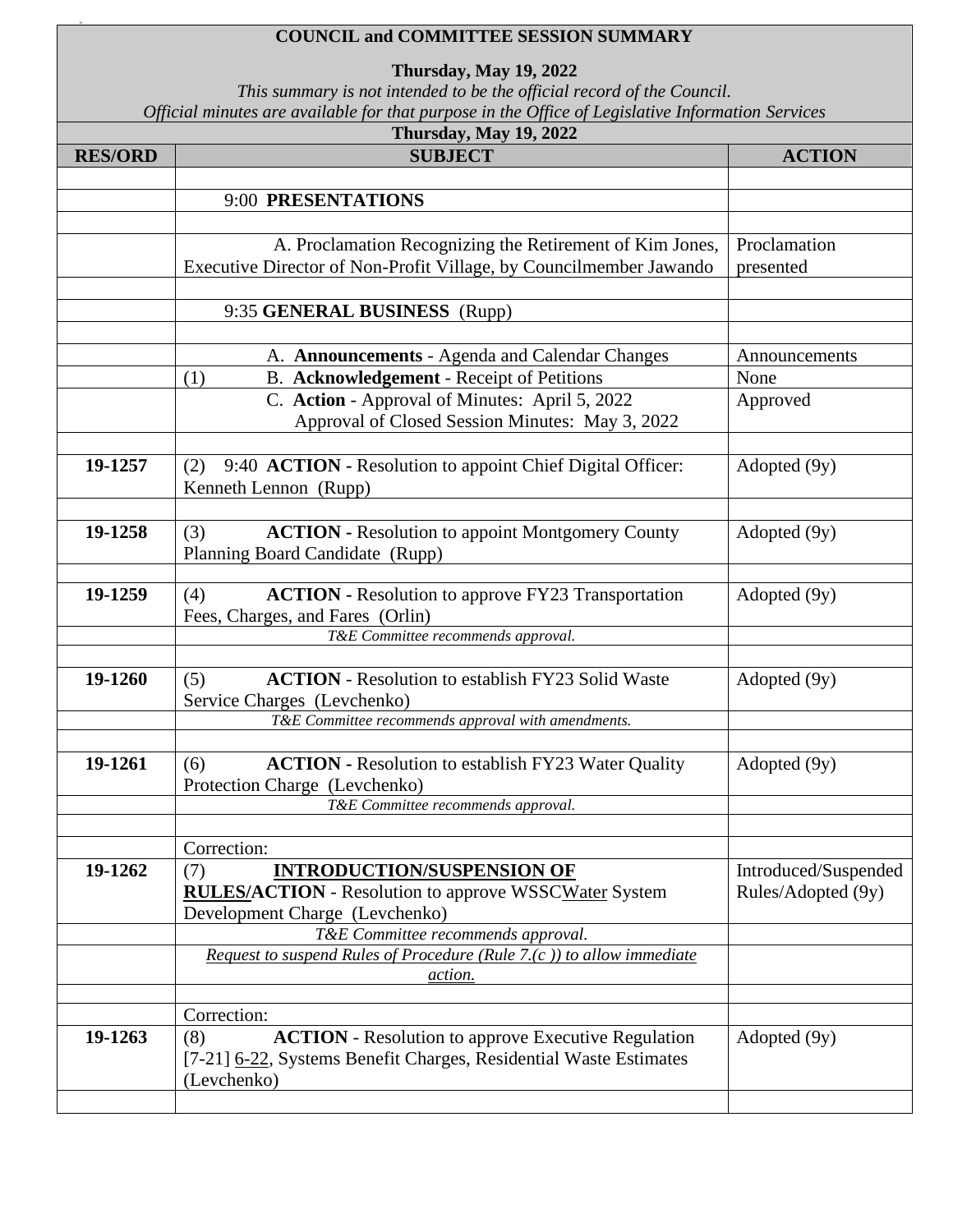## **Thursday, May 19, 2022**

|                | 1 IIUI 50ay, iyiay 1 <i>7</i> , 4044                                    |                    |
|----------------|-------------------------------------------------------------------------|--------------------|
| <b>RES/ORD</b> | <b>SUBJECT</b>                                                          | <b>ACTION</b>      |
|                |                                                                         |                    |
| 19-1264        | <b>ACTION</b> - Resolution to approve FY23 Annual<br>(9)                | Adopted (9y)       |
|                | Transportation Plan Grant Application Request for Operating and Capital |                    |
|                |                                                                         |                    |
|                | Funding Assistance (Orlin)                                              |                    |
|                |                                                                         |                    |
|                |                                                                         |                    |
|                | <b>ACTION</b> - Resolution to approve Executive Regulation No.<br>(10)  | Deleted            |
|                | 12-22T, Amendment to the Montgomery County Personnel Regulations,       |                    |
|                | Temporary Extension of the Sunset Date of MCPR (Howard)                 |                    |
|                |                                                                         |                    |
|                |                                                                         |                    |
|                | 9:45 WORKSESSIONS - FY23 OPERATING BUDGET and                           |                    |
|                | <b>FY23-28 CIP</b>                                                      |                    |
|                |                                                                         |                    |
|                | Community Grants Non-Departmental Account (NDA)<br>(11)                 | Worksession; straw |
|                |                                                                         |                    |
|                | (Chen)                                                                  | vote $(9y)$        |
|                |                                                                         |                    |
|                | (12)<br>Montgomery County Green Bank NDA (Smith)                        | Worksession; straw |
|                |                                                                         | vote $(9y)$        |
|                |                                                                         |                    |
|                |                                                                         |                    |
|                | Capital Budget Wrap-Up and CIP Reconciliation<br>(13)                   | Worksession; straw |
|                | (Levchenko/McGuire/Orlin)                                               | vote $(9y)$        |
|                |                                                                         |                    |
|                |                                                                         |                    |
|                | Operating Budget Wrap-Up and Reconciliation<br>(14)                     | Worksession; straw |
|                | (Michaelson/Howard)                                                     | vote $(9y)$        |
|                |                                                                         |                    |
|                | <b>CONSENT CALENDAR</b><br>$(15)$ 11:30                                 | Approved (9y)      |
|                |                                                                         |                    |
|                | A.                                                                      | Introduced         |
|                | <b>Introduction</b> - Supplemental Appropriation to                     |                    |
|                | the County Government's FY22 Operating Budget, Montgomery County        |                    |
|                | Fire and Rescue Service, Montgomery County Career Fire Fighters         |                    |
|                | Association, International Association of Fire Fighters, Local 1664 -   |                    |
|                | \$26,965 for FY22 General Wage Adjustment (Source of Funds:             |                    |
|                |                                                                         |                    |
|                | Undesignated Fire Fund Reserves) (Farag)                                |                    |
|                | Public Hearing/Action is scheduled for 6/14/22 at 1:30 pm.              |                    |
|                |                                                                         |                    |
|                | <b>Introduction</b> - Supplemental Appropriation to<br><b>B.</b>        | Introduced         |
|                | the County Government's FY22 Capital Budget, and Amendment to the       |                    |
|                |                                                                         |                    |
|                | FY21-26 Capital Improvements Program, Montgomery County Fire and        |                    |
|                | Rescue Service - \$534,000 for Heart Monitor/Defibrillator Replacement; |                    |
|                | (Source of Funds: Current Revenue: Fire) (Farag)                        |                    |
|                | Public Hearing/Action is scheduled for 6/14/22 at 1:30 pm.              |                    |
|                |                                                                         |                    |
|                |                                                                         |                    |
|                | <b>Introduction - Supplemental Appropriation to</b><br>C.               | Introduced         |
|                | the County Government's FY22 Operating Budget, Montgomery County        |                    |
|                | Public Schools, \$1,452,023 for School Safety Grant Program (Source of  |                    |
|                |                                                                         |                    |
|                | Funds: State funds) (Rodriguez-Hernandez)                               |                    |
|                | Public Hearing/Action is scheduled for 6/14/22 at 1:30 pm.              |                    |
|                |                                                                         |                    |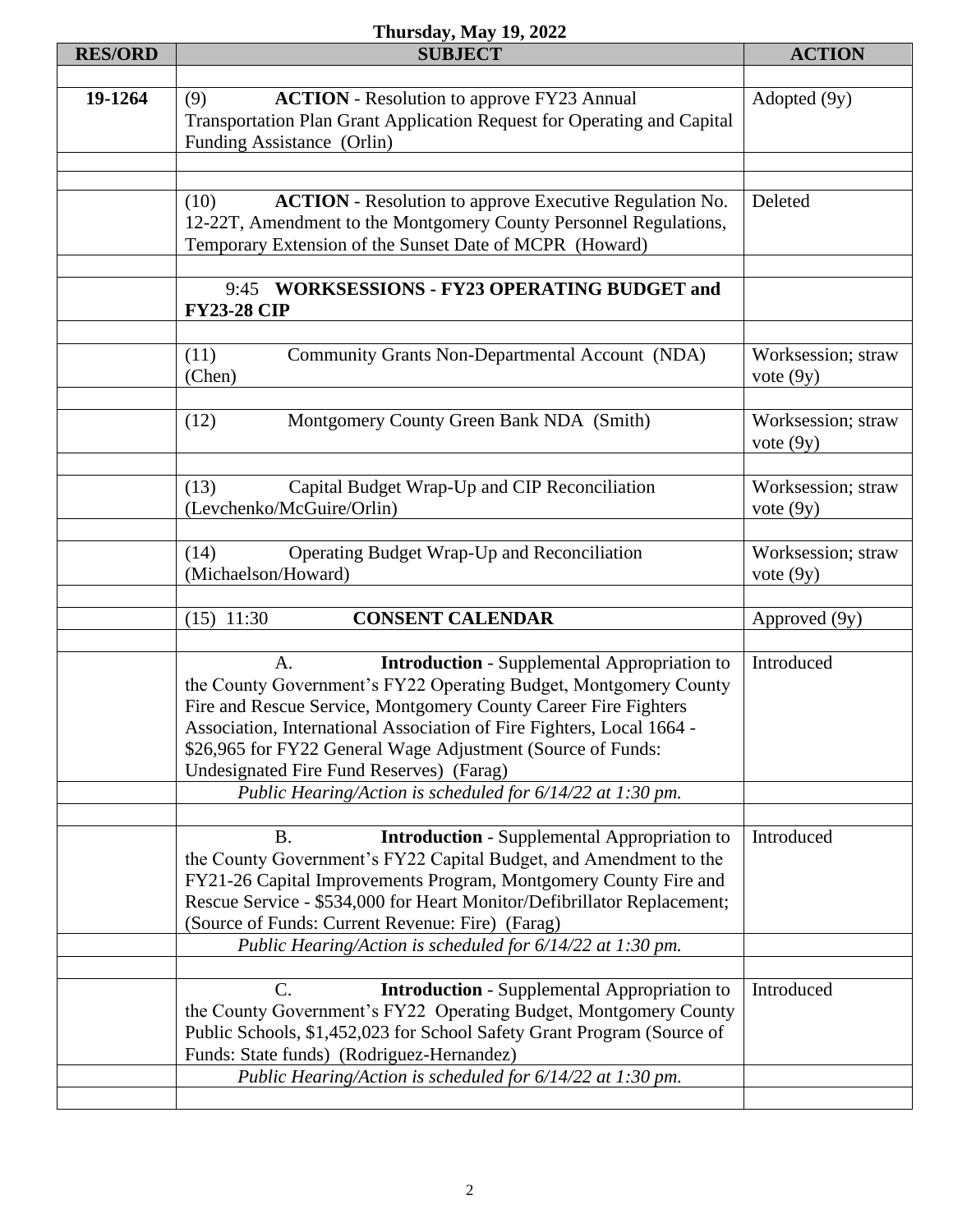| Thursday, May 19, 2022 |                                                                                                                                                                                                                                                                                                                                                                                                                                                                                                                      |                                            |  |  |
|------------------------|----------------------------------------------------------------------------------------------------------------------------------------------------------------------------------------------------------------------------------------------------------------------------------------------------------------------------------------------------------------------------------------------------------------------------------------------------------------------------------------------------------------------|--------------------------------------------|--|--|
| <b>RES/ORD</b>         | <b>SUBJECT</b>                                                                                                                                                                                                                                                                                                                                                                                                                                                                                                       | <b>ACTION</b>                              |  |  |
| 19-1265                | <b>Action</b> - Resolution to amend Council<br>D.<br>Resolution No. 19-1233 and amendment to FY22 Operating Budget<br>Resolution 19-872, Section G, FY22 Designation of Entities for Non-<br>Competitive Award Status - Minority, Female, and Disabled-Owned<br>Support Programs. (Smith)                                                                                                                                                                                                                            | Adopted (9y)                               |  |  |
| 19-1266                | Action - Amendment to the FY21-26 CIP and<br>Ε.<br>Supplemental Appropriation #22-72 to the FY22 Capital Budget,<br>Montgomery County Government, Department of Environmental<br>Protection - \$1,300,000 for Flood Control Study (No. 802202) (Source of<br>Funds: Current Revenue General) (Levchenko)<br>T&E Committee recommends approval.                                                                                                                                                                       | Adopted (9y)                               |  |  |
|                        | F.<br><b>Introduction/Suspension of Rules/Action -</b><br>FY23 System Development Charge (SDC) (Levchenko)<br>Request to suspend Rules of Procedure (Rule 7.(c)) to allow immediate action.                                                                                                                                                                                                                                                                                                                          | Deleted                                    |  |  |
| 19-1267                | <b>Action - Amendment to the FY21-26 CIP</b><br>G.<br>and Supplemental Appropriation #22-74 to the FY22 Capital Budget,<br>Montgomery County Government Department of Housing and<br>Community Affairs - \$40,000,000 for Preservation of Naturally<br>Occurring Affordable Housing Fund (No. 762201) (Source of Funds:<br>Current Revenue: General) (Mia)<br>PHED Committee recommends approval.                                                                                                                    | Adopted (9y)                               |  |  |
|                        | <b>RECESS</b>                                                                                                                                                                                                                                                                                                                                                                                                                                                                                                        |                                            |  |  |
|                        |                                                                                                                                                                                                                                                                                                                                                                                                                                                                                                                      |                                            |  |  |
|                        | Proclamation Recognizing Older Americans Month (May<br>1:00<br>17) by Council President Albornoz and County Executive Elrich                                                                                                                                                                                                                                                                                                                                                                                         | Proclamation<br>presented                  |  |  |
| 19-1268                | <b>PUBLIC HEARING/ACTION - Special</b><br>1:30<br>(16)<br>Appropriation to the County Government's FY22 Operating Budget,<br>Department of Recreation, Youth Development - \$250,000 for After<br>School Youth Support and Engagement Hubs (Source of Funds: Federal<br>Grant); and Amendment to FY22 Operating Budget Resolution 19-872<br>Section G, FY22 Designation of Entities for Non-Competitive Contract<br>Award Status: Montgomery County Collaboration Council for Children,<br>Youth, and Families (Yao) | PH held; record<br>closed; adopted<br>(9y) |  |  |
| 19-1269                | <b>PUBLIC HEARING/ACTION - Special</b><br>1:30<br>(17)<br>Appropriation to the County Government's FY22 Operating Budget,<br>Office of Community Use of Public Facilities, Facility Fee Assistance<br>Program - \$125,000 for Youth Out-of-School Time Initiative (Source of<br>Funds: Federal Grant) (Yao)                                                                                                                                                                                                          | PH held; record<br>closed; adopted<br>(9y) |  |  |
| 19-1270                | <b>PUBLIC HEARING/ACTION - Special</b><br>(18)<br>1:30<br>Appropriation #22-86 to the FY22 Operating Budget, Montgomery<br>County Government, Department of Health and Human Services,<br>Maryland Department of Housing and Community Development -<br>Emergency Rental Assistance Program, \$8,800,000 (Source of Funds:<br>State Grant) (McGuire)                                                                                                                                                                 | PH held; record<br>closed; adopted<br>(9y) |  |  |